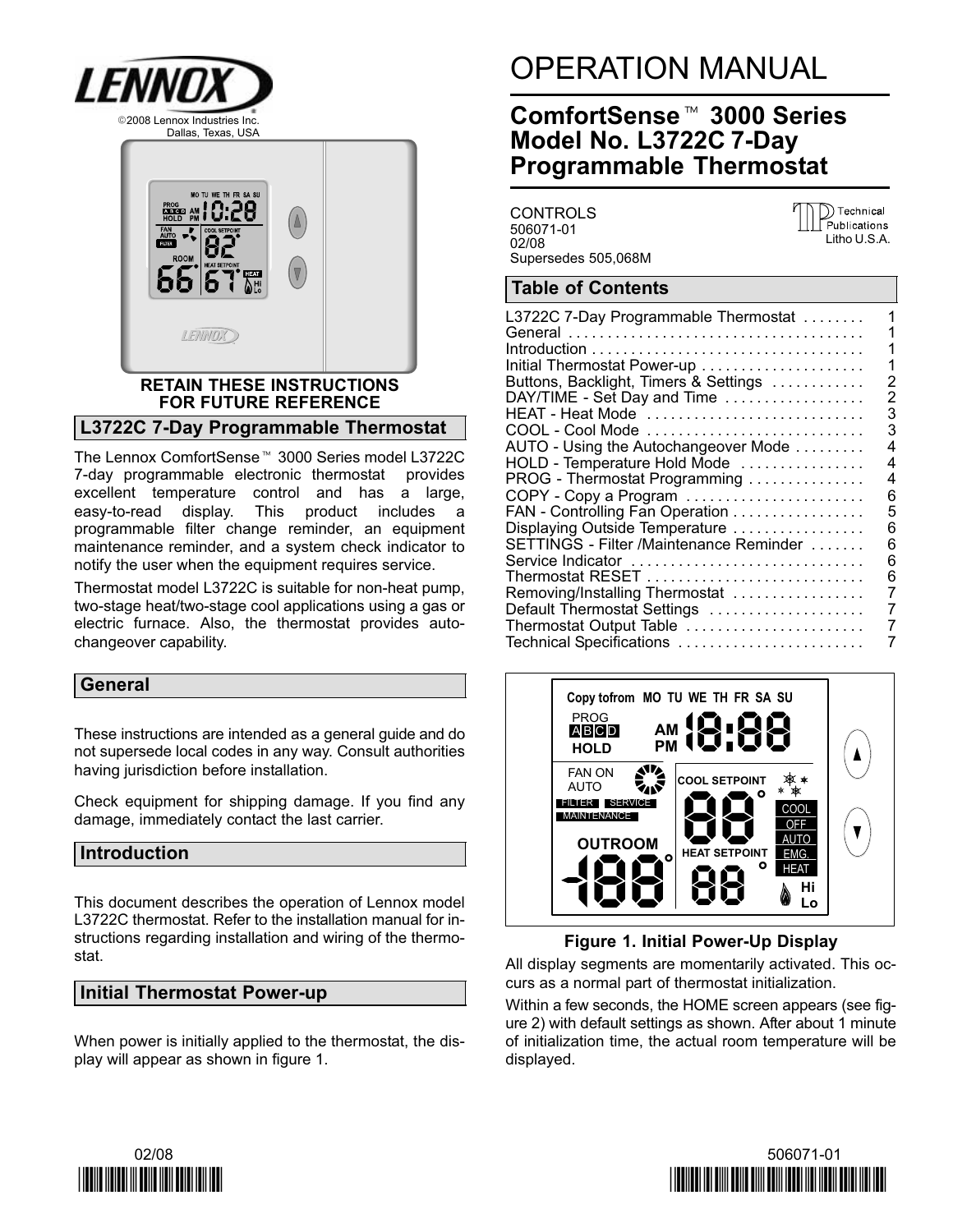<span id="page-1-0"></span>NOTE − Tables [3](#page-6-0) and [4](#page-6-0) on page [7](#page-6-0) show all system and programming defaults.



Figure 2. Home Screen

At this point, the thermostat will be fully functional; its default temperature setpoint (not shown) is 70°F. At this point, if the equipment has been fully powered and if a heat demand were present, the system would begin operating.

NOTE − Temperature scale default is Fahrenheit units but may be reset to show Celsius, if desired. See page [8.](#page-7-0)

## Buttons, Backlight, Timers & Settings

Buttons are located behind the small door on the right− hand side of the thermostat (see figure 3).

## IMPORTANT

Do NOT begin pressing buttons until after you read the following section describing each button.

A pale blue display backlight illuminates for 30 seconds each time any button is pressed.

When PROG or DAY/TIME button is pressed, a field begins flashing, expecting another input. Start making changes within 15 seconds or the HOME screen will return.



#### Figure 3. Thermostat Buttons

When an Arrow, HOLD, HEAT, or COOL button is pressed, SETPOINT and the temperature setting appears for 15 seconds. If desired, start making changes within 15 seconds or the HOME screen will return. The backlight will turn off 15 seconds after the HOME screen reappears.

#### DAY/TIME - Setting the Day and Time

Press the DAY/TIME button and set the CURRENT hour, minute, and day of week as follows:

- 1. "AM12" will flash on the screen. Press the UP/DOWN arrows to change the hour. ("AM" or "PM" must correspond to time of day.) Press DAY/TIME OR, if adjusting for daylight savings time, pressing the ENTER button stores the single change and exits to the HOME screen, bypassing minutes and day of week.
- 2. Minutes will flash. Use the UP/DOWN arrow button to display the minutes past the hour. Press DAY/TIME.
- 3. Day "MO" (Monday) will flash. Use UP or DOWN arrow buttons to display the current day. Day selections are abbreviated as "MO", "TU", "WE", "TH", "FR", "SA", and "SU". Press DAY/TIME.
- 4. The HOME screen reappears; confirm day and time are correct. This completes day and time setting.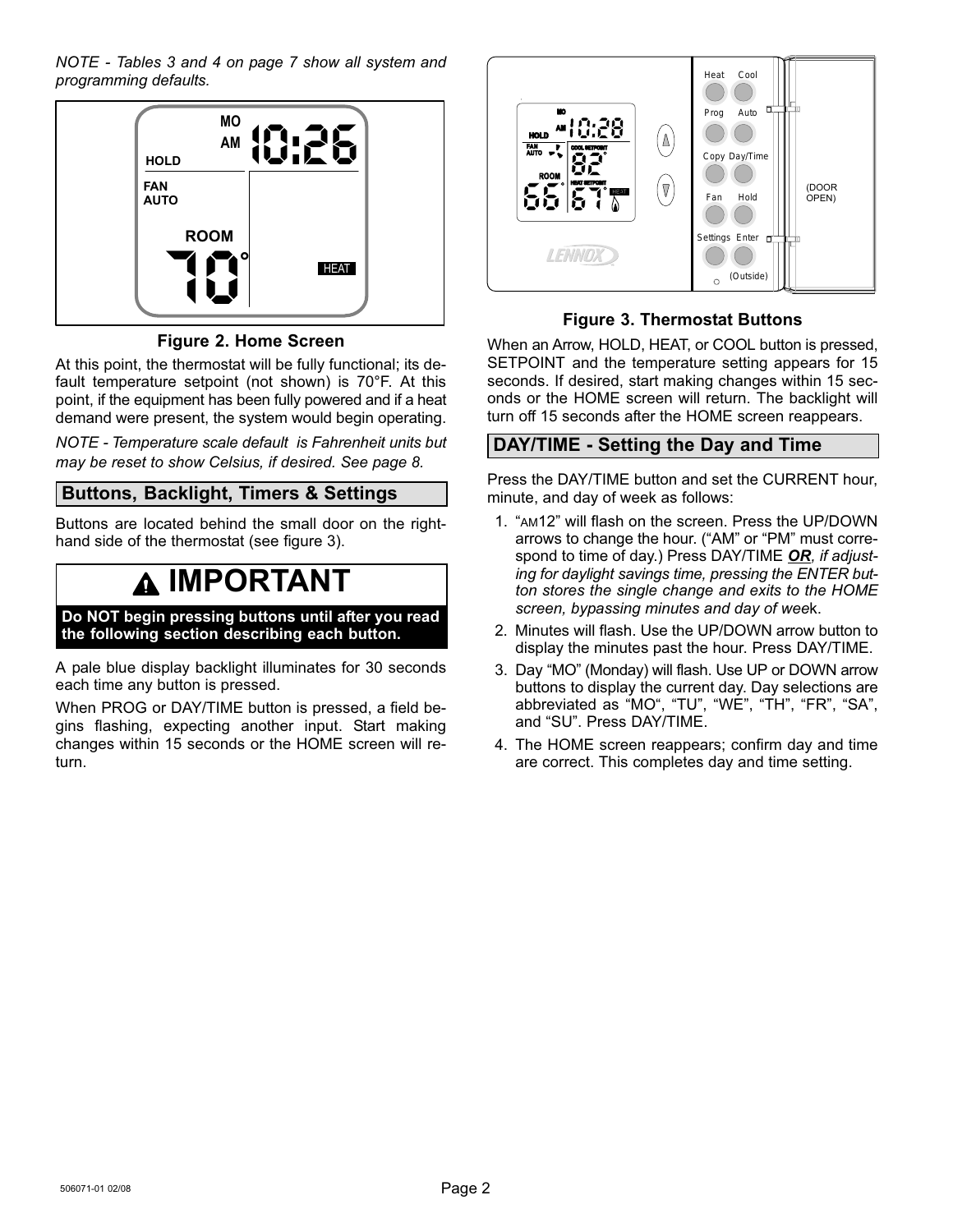## <span id="page-2-0"></span>HEAT - Using the Heat Mode

#### Enabling and Disabling Heat Mode

The thermostat must be in the heat mode to control the heating equipment. Press the HEAT button to enable or disable HEAT mode. If the thermostat is in cool or off mode, pressing the HEAT button enables the heat mode (indicated by HEAT in the lower right corner − see figure 4).



Figure 4. Turn Heat ON/OFF

If the thermostat is in heat mode, heat mode is disabled when the HEAT button is pressed. This is indicated by OFF near the right side of the display as shown in figure 5.



#### Figure 5. Heat/Cool Mode Disabled

#### Heating Demand

Set the thermostat to heat mode to control the heating equipment. Then, if the room temperature is lower than the temperature setpoint, as shown in figure 6, the thermostat detects a heating demand and will activate the heating equipment to satisfy the demand.



## Figure 6. Heating Demand

Heating operation is indicated by a flame icon in the lower right corner. When the actual temperature rises above the temperature setpoint, the flame icon will disappear. This indicates that the heating demand has been satisfied and that the heating equipment has been turned off.

If your system supports 2−stage heating (as does the L3722C thermostat), you may notice various heating levels being delivered during a demand.

NOTE − Heating equipment is activated for at least 3 minutes if no buttons are pressed during the demand interval.

## COOL − Using the Cool Mode

#### Enabling and Disabling Cool Mode

Use the COOL button to enable or disable cool mode as desired. If the thermostat is in heat or off mode, cool mode is enabled when the COOL button is pressed. This is indicated by COOL on the right side of the display (figure 8).



## Figure 7. Turn Cool ON/OFF

If the thermostat is in cool mode, pressing the COOL button disables cool mode (indicated by OFF in the SYSTEM box − see figure 5).

#### Cooling Demand

Set the thermostat to cool mode to control the cooling equipment. Then, if the room temperature is higher than the temperature setpoint, as shown in figure 7, the thermostat detects a cooling demand and will activate the cooling equipment to satisfy the demand.

Cooling operation is indicated by flashing "snowflake" icons on the right side of the display. When the actual temperature drops below the temperature setpoint, the snowflake icons will disappear. This indicates that the cooling demand has been satisfied and that the cooling equipment has been turned off.

If your system supports 2−stage cooling (as does the L3722C thermostat), you may notice various cooling levels being delivered during a demand. Also, if a small cooling demand is present, "Lo" will be displayed in the SYSTEM box. However, if a large cooling demand is present, "Hi" will be displayed in the lower right corner (shown in figure 8).



Figure 8. Cooling Demand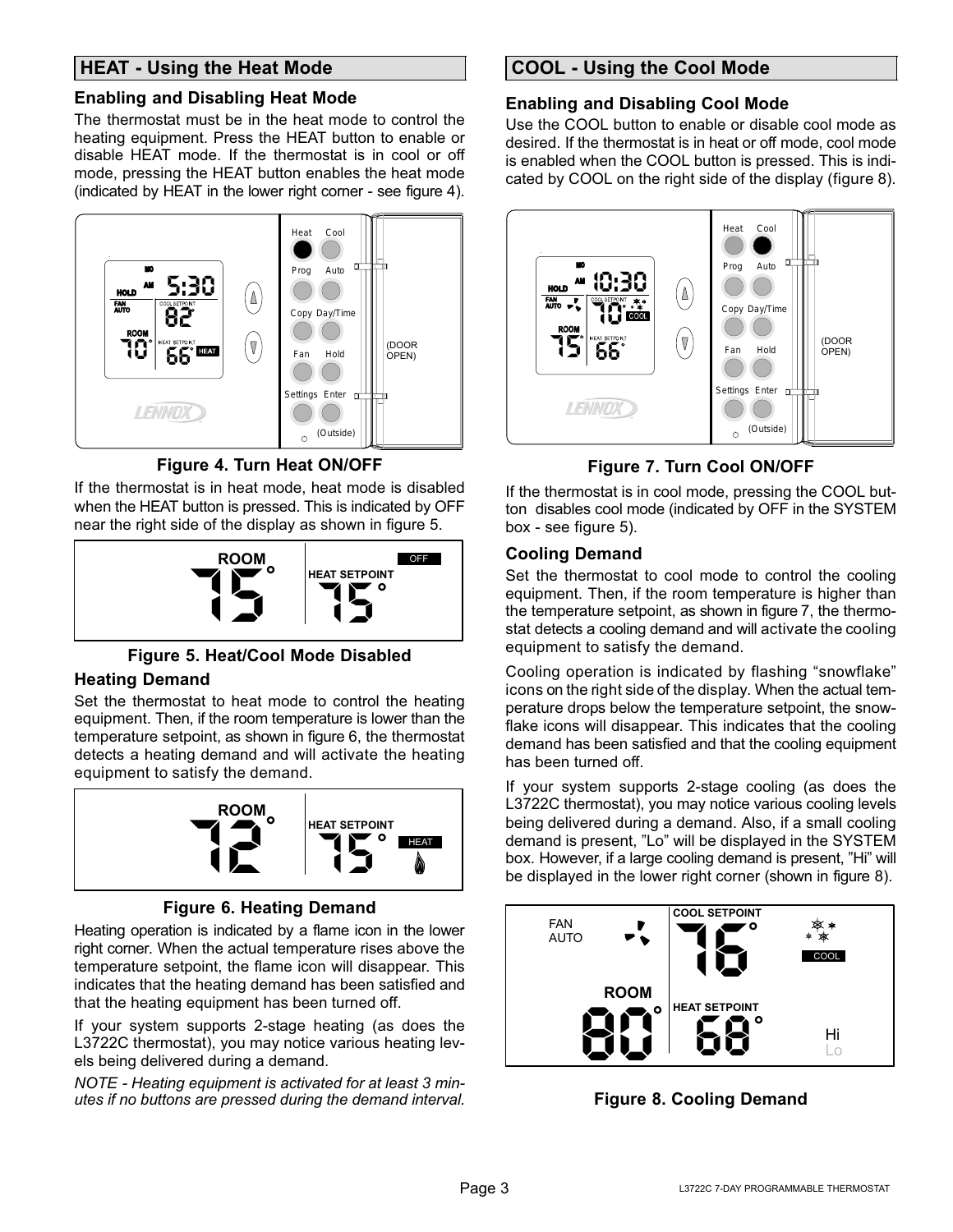<span id="page-3-0"></span>NOTE − If no buttons are pressed during a demand for cooling, the equipment must operate for at least 4 minutes. After a demand has been satisfied, cooling equipment operation is locked out for 5 minutes. If another cooling demand occurs during this 5-minute interval, "COOL" and the snowflakes will flash; however, the cooling equipment will not operate until the 5−minute delay has elapsed.

### AUTO − Using the Autochangeover Mode

When in either heat mode or cool mode, autochangeover can be enabled or disabled by pressing the AUTO button. If enabled, AUTO appears at the lower right corner of the display. The thermostat will then automatically change over from heating to cooling and vice versa, to keep the room temperature in between the heating and cooling setpoints. Autochangeover can be used in either of the thermostat hold modes, or when the thermostat program is running. These modes are described later.

#### HOLD − Using Temperature Hold Modes

When HOLD is displayed at the HOME screen, the thermostat is in a temperature hold condition. This means that the temperature program data is ignored and the thermostat functions much like a non−programmable thermostat.

#### Adjusting Temperature Setpoint in Hold Mode

The temperature setpoint represents the desired temperature of the space around the thermostat. The default heat setpoint in hold mode is 70°F; the default cool setpoint in hold mode is 78°F.



Figure 9. Hold Temperature Mode

To adjust the setpoint, press the UP or DOWN ( $\blacktriangle$   $\blacktriangledown$ ) arrow buttons; the existing setpoint is displayed to the right of the actual room temperature. Each button press adjusts the setpoint up or down by 1 degree.

After the desired setpoint is reached, the HOME screen will reappear after about 15 seconds.

#### Permanent Hold Mode

At any time the program is running, from the HOME screen, set a permanent hold (program override) by pressing the HOLD button (see figure 9). The thermostat now functions much like a non−programmable thermostat. Use the Up/Down arrow buttons to adjust the hold setpoint. To return to the program, press the HOLD button again.

#### Temporary (2-Hour) Hold

At any time the program is running, from the HOME screen, set a temporary 2-hour hold by pressing the Up/ Down arrow buttons until the desired setpoint is displayed; HOLD" flashes (see figure 10). This overrides the program for 2 hours from the last button press, then returns to the program.

While in Temporary Hold, press the HOLD button once to switch to Permanent Hold (HOLD displays solid; PROG not displayed); press the HOLD button again to return to the program (PROG displays; HOLD not displayed).



#### Figure 10. Temporary Hold Temperature Mode

## PROG − Thermostat Programming

The L3722C thermostat can be programmed to perform a set of both heating and cooling events for each day of the week. Each day can be programmed for 4 unique events per day, and each day can be different from any other day.

#### To Set Program Events and Temperatures

Figure [11](#page-4-0) gives an example of how up to 7 different programs can be set. Programs A and C reflect the desired warmth while the home IS occupied (72°); B allows less heating while the home is NOT occupied; D reflects a cool sleeping temperature.

NOTE − This example shows heat setpoints; a similar program may be set for cool setpoints.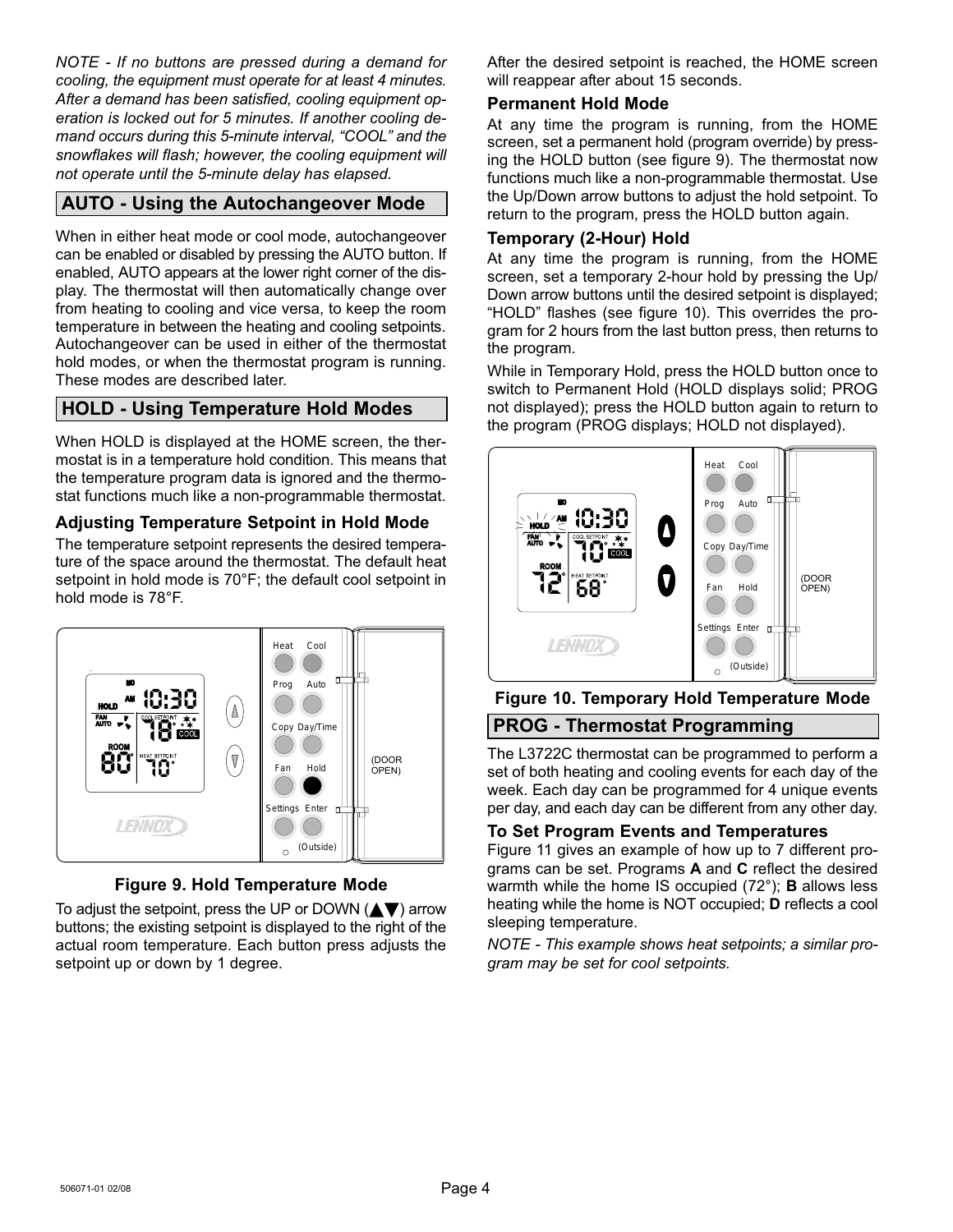<span id="page-4-0"></span>

Figure 11. 7 Day Program Example

NOTE − Pressing the ENTER button during the following programming steps, saves and exits to the HOME screen. To program events and temperatures, perform the following steps.

- 1. Press and release the PROG button. "MO" (Monday), "AM 6:00", period "A", "COOL SETPOINT 78", and "HEAT SETPOINT 70" are displayed. "AM 6" flashes.
- 2. Use the Up/Down arrow buttons to select the desired hour; press the PROG button when the desired hour is reached; use the Up/Down arrow buttons again to select desired minute. The selected hour/minute is when the program will start. Press the PROG button.
- 3. Use the Up/Down arrow buttons to select the desired heat setpoint; press the PROG button.
- 4. Use the Up/Down arrow buttons to select the desired cool setpoint; press the PROG button.
- 5. Repeat steps 1 − 4 for Monday, periods B, C, and D.
- 6. COPY A PROGRAM − If the program entered for Monday is satisfactory for other days of the week, do the following to repeat the same program for other days:
	- A Press the PROG button, then press the COPY button. The display clears the screen except for "Copy from MO" with "MO" flashing. Press the COPY button again to copy Monday's program.
	- **B** The display changes to "Copy to MO". Use the arrow buttons to scroll to the desired day where you want the same program as Monday. Press the COPY button.
	- C Repeat steps A and B for as many days as you want the same program.



#### Figure 12. Copy a Programmed Day to Another **Day**

7. Repeat steps 1 − 5 to program different times and temperatures for days not yet programmed.

## FAN − Controlling the Fan Operation

Use the FAN button to select either continuous fan mode or auto fan mode.

To change from continuous to auto fan mode (or vice versa), press the FAN button. Note whether a fan icon in the FAN box is present (indicating that the fan is running) or not (fan not running).

If continuous fan mode is enabled (ON displayed in FAN box − see figure 13), the fan will run continuously regardless of whether the heating or cooling equipment is running.



#### Figure 13. Using Fan ON

If auto fan mode is selected (AUTO displayed in FAN box − see figure 14), the fan will only run when the heating or cooling equipment is running.



Figure 14. Using Fan AUTO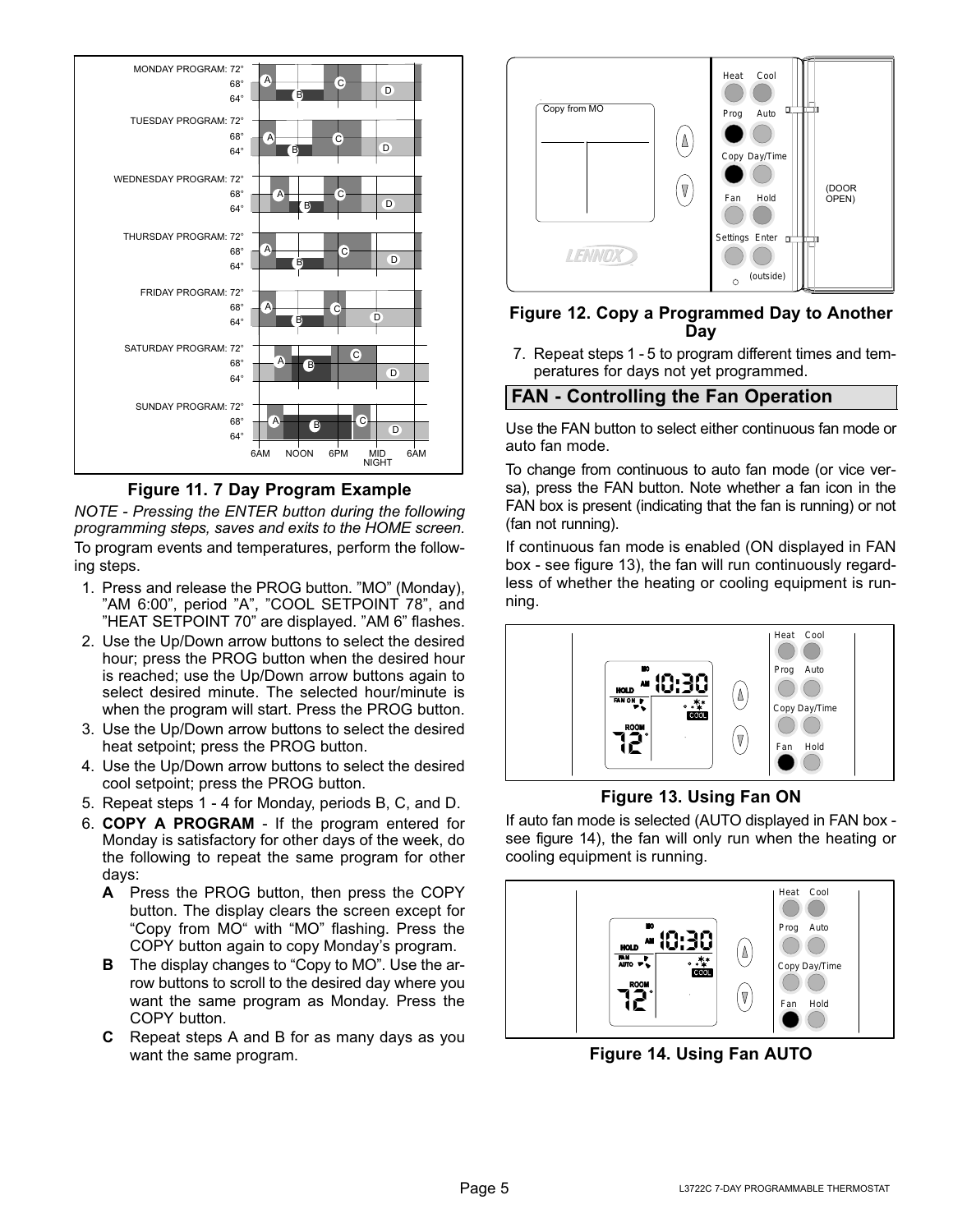## <span id="page-5-0"></span>Displaying Outside Temperature

Pressing the ENTER (Outside) button at the HOME screen displays the outside temperature (see figure 15) for several seconds, then returns to room temperature.



## Figure 15. Check Outside Temperature

#### SETTINGS − Filter/Maintenance Reminders

The L3722C thermostat is designed to remind you when the filter needs changing or when routine maintenance is required, as (and if) defined, by you. These optional reminders are not enabled until you activate them. To do so, press the SETTINGS button once or twice for the desired reminder as shown in figure 16 and as described in table 1.



#### Figure 16. Reminder Settings Display

The default setting for the reminders is OFF (disabled). Press Up/Down arrow buttons to select the desired reminder intervals.

|  |  |  | <b>Table 1. Filter and Maintenance Reminders</b> |  |
|--|--|--|--------------------------------------------------|--|
|--|--|--|--------------------------------------------------|--|

| <b>Buttons to</b><br>Use                                                 | <b>Reminder</b>                | <b>Available Settings and</b><br><b>How to Use</b>                                                                                                                                                          |
|--------------------------------------------------------------------------|--------------------------------|-------------------------------------------------------------------------------------------------------------------------------------------------------------------------------------------------------------|
| <b>Settings</b><br>(1st press)<br>then Arrows<br>to scroll<br>selections | <b>FILTER</b>                  | Total fan run time expressed in<br>months (Off, 1, 3, 6, 12); for<br>example, if fan runs 12 hours a day,<br>1 month reminder displays in 2<br>calendar months.                                             |
| Settings<br>(2nd press)<br>then Arrows<br>to scroll<br>selections        | <b>MAINTE-</b><br><b>NANCE</b> | Elapsed chronological time in<br>months (Off, 6, 12). Use this, for<br>example, to remind yourself when to<br>perform routine checks or when to<br>call a technician for perodic<br>preventive maintenance. |
| Enter                                                                    |                                | Stores settings.                                                                                                                                                                                            |

NOTE − The HOME screen will reappear about 15 seconds after the final arrow button press. OR, press the ENTER button at any time to store any changes and exit to the HOME screen.

After either programmed interval has elapsed, the reminder will be displayed as shown in figure 17.



## Figure 17. Reminders

After the filter has been changed or maintenance performed, reset the reminder by pressing the SETTINGS button for 4 seconds at the corresponding reminder settings screen. The screen will blink for a few moments to indicate that the timer has been reset.

#### Service Indicator

When abnormal equipment operation is detected, the SERVICE indicator will flash on the screen (see figure 17). This indicates that the equipment requires service from a qualified service technician.

#### Thermostat RESET

Under some abnormal conditions, it may be necessary to reset" the thermostat to its default condition. Such a RE-SET would delete all programming and settings and therefore should only be used on rare occasions when the the thermostat fails to function as designed and/or as programmed. Such an instance can occur as a result of a power surge or similar electrical disturbance (e.g. after an electrical storm or power outage). The RESET button can be used to recover from this situation.

# **A CAUTION**

When the RESET button is pressed, ALL settings revert back to the defaults, including the default program (see tables [3](#page-6-0) and [4\)](#page-6-0).

The RESET button is an unlabeled, recessed button located behind the door on the right−hand side of the thermostat, below the SETTINGS button (see figure [3\)](#page-1-0). Use a paper clip or small pencil to press the RESET button; ALL thermostat settings will be reset to the defaults listed in the Default Thermostat Settings section.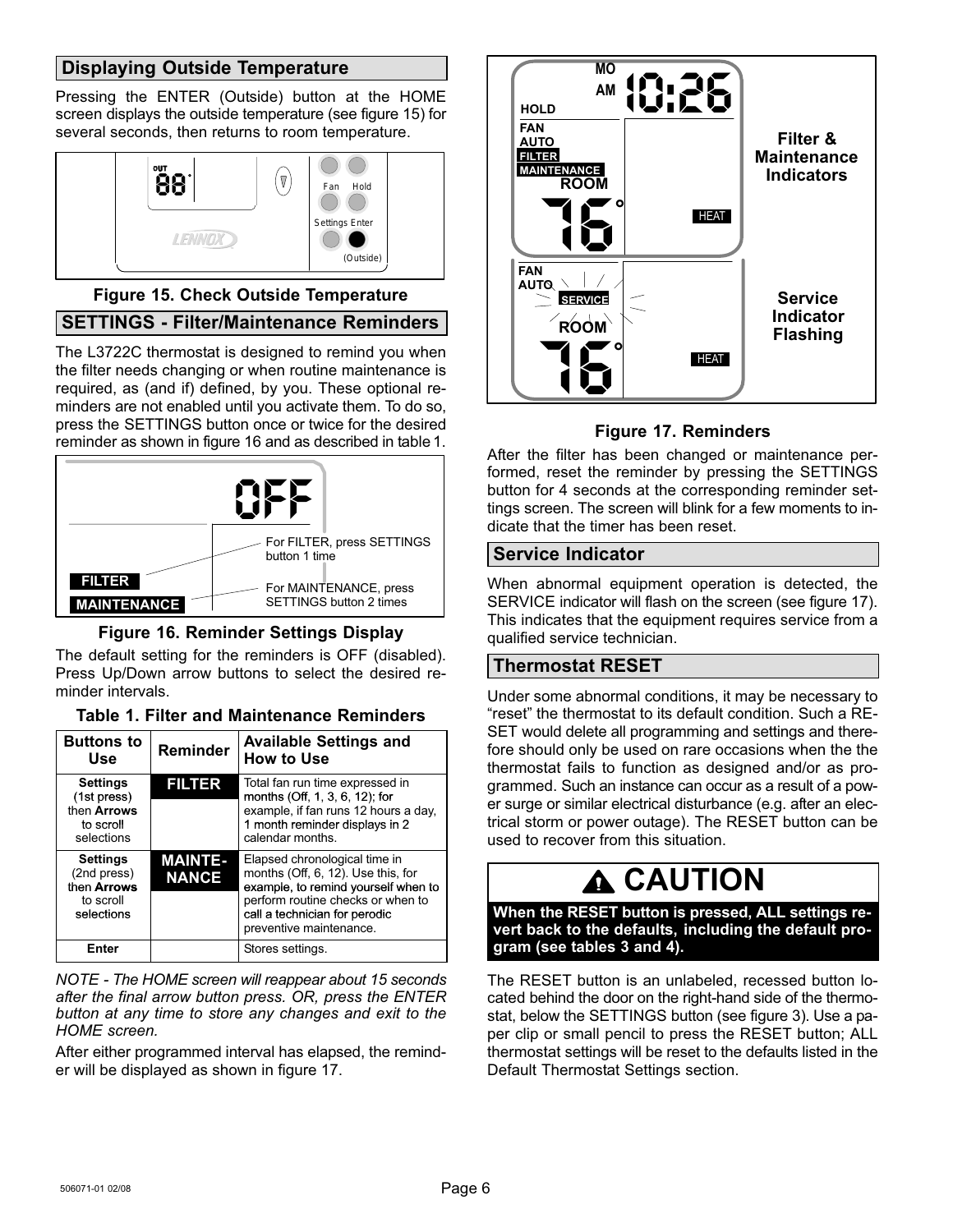## <span id="page-6-0"></span>Removing and Installing Thermostat

The thermostat hinges on tabs on the top of the subbase; no tool is needed to remove the thermostat from the subbase. Pivot the bottom of the thermostat outward (releasing the snaps), then lift up to remove.

To install it, first position the top tilted toward the wall bracket and align it until you feel the tabs and slots engage; then, while the top is in place, pivot the bottom toward the wall until the thermostat snaps into place.

### Thermostat Output Table

Table 2 depicts the L3722C thermostat output states for various input conditions. The following notes described terms used in the table.

| <b>Condition</b>                     | W <sub>1</sub> | W <sub>2</sub> | Υ1 | <b>Y2</b> | G |
|--------------------------------------|----------------|----------------|----|-----------|---|
| Gas Heat, Auto Fan                   |                |                |    |           |   |
| Heat Demand, SMALL                   | X              |                |    |           |   |
| Heat Demand, LARGE                   | X              | X              |    |           |   |
| Cool Demand, SMALL                   |                |                | X  |           | X |
| Cool Demand, LARGE                   |                |                | X  | X         | X |
| No Demand                            |                |                |    |           |   |
| <b>Gas Heat, Continuous Fan</b>      |                |                |    |           |   |
| Heat Demand, SMALL                   | X              |                |    |           | X |
| Heat Demand, LARGE                   | X              | X              |    |           | X |
| Cool Demand, SMALL                   |                |                | x  |           | X |
| Cool Demand, LARGE                   |                |                | x  | X         | X |
| No Demand                            |                |                |    |           | X |
| <b>Electric Heat, Auto Fan</b>       |                |                |    |           |   |
| <b>Heat Demand, SMALL</b>            | X              |                |    |           | X |
| Heat Demand, LARGE                   | X              | X              |    |           | X |
| Cool Demand, SMALL                   |                |                | X  |           | X |
| Cool Demand, LARGE                   |                |                | x  | X         | X |
| No Demand                            |                |                |    |           |   |
| <b>Electric Heat, Continuous Fan</b> |                |                |    |           |   |
| Heat Demand, SMALL                   | X              |                |    |           | X |
| Heat Demand, LARGE                   | X              | X              |    |           | X |
| Cool Demand, SMALL                   |                |                | X  |           | X |
| Cool Demand, LARGE                   |                |                | X  | х         | X |
| No Demand                            |                |                |    |           | X |
|                                      |                |                |    |           |   |

#### Table 2. Thermostat Outputs

NOTE -  $X =$  output is activated with 24VAC.

NOTE − The temperature ranges expressed in the following definitions of "SMALL/LARGE" demands are for guidance only; actual temperatures may vary.

With a SMALL heat demand, temperature is: below setpoint -0.5F but above setpoint -1.5F AND 30-minute upstage timer HAS NOT expired. With a LARGE heat demand, temperature is: less than setpoint -1.5F OR 30-minute upstage timer HAS expired. With a SMALL cool demand, temperature is: above setpoint +0.5F but below setpoint +1.5F AND 30-minute upstage timer HAS NOT expired. With a LARGE cool demand, temperature is: above setpoint +1.5F OR 30-minute upstage timer HAS expired.

## Default Thermostat Settings

Default thermostat settings are in table 3 and the default program is shown in table 4.

#### Table 3. Default Thermostat Settings

| Mode                               | Heat (Perm. Hold)  |
|------------------------------------|--------------------|
| Heat Setpoint (Perm Hold)          | 70°F (or 21°C)     |
| Cool Setpoint (Perm Hold)          | 78°F (or 26°C)     |
| Fan                                | Auto               |
| <b>Filter Reminder</b>             | OFF                |
| Maintenance Reminder               | OFF                |
| <b>Equipment Protection Timers</b> | Reset Back to Zero |
| Autochangeover                     | OFF                |

#### Table 4. Default Program Settings (Time/Temp)

| <b>Programs</b> | Time               | <b>Temp.- Heat</b>                      | <b>Temp.- Cool</b> |
|-----------------|--------------------|-----------------------------------------|--------------------|
| All days - A    | 6:00am             | $\overline{70^\circ F}$ / 21 $^\circ$ C | 78°F / 26°C        |
| All days - B    | 8:00am             | $62^{\circ}$ F / 17 $^{\circ}$ C        | 85°F / 29°C        |
| All days - C    | 6:00 <sub>pm</sub> | 70°F / 21°C                             | 78°F / 26°C        |
| All days - D    | 10:00pm            | $62^{\circ}$ F / 17 $^{\circ}$ C        | 82°F / 28°C        |

## Technical Specifications

Thermostat Type-Electronic programmable thermostat for 2−Stage (gas or electric) Heat/2-Stage Cool, non− heat pump, non−power robbing applications.

|  | Table 5. L3722C Terminal Designations |
|--|---------------------------------------|
|  |                                       |

| <b>Terminal</b> | <b>Description</b>                      |
|-----------------|-----------------------------------------|
| R               | 24VAC                                   |
| Y1              | First-stage cooling                     |
| W <sub>1</sub>  | First-stage heating                     |
| Y2              | Second-stage cooling                    |
| W <sub>2</sub>  | Second-stage heating                    |
| G               | Fan control                             |
|                 | Service Indicator                       |
| C               | 24VAC common                            |
| т               | Outdoor temperature sensor connection 1 |
|                 | Outdoor temperature sensor connection 2 |

Power Supply Range-18VAC - 30VAC (24VAC nominal), 60Hz

# **A CAUTION**

24VAC is present on the terminals of the thermostat bracket. If removing the thermostat from the wall, use caution and avoid touching any of the connector terminals on the wall bracket.

Also, when working with the thermostat dip switches, use a non−conductive tool and take caution to avoid making any contact with the circuit board, its imprinted circuitry and its connector prongs.

Temperature Display-Display Scale: Fahrenheit or Celsius user selectable (via DIP switch; see figure [18](#page-7-0))

| Display range $\ldots \ldots \ldots 35^{\circ}F(2^{\circ}C)$ to 99°F (37°C)     |  |
|---------------------------------------------------------------------------------|--|
| Display resolution $\ldots \ldots \ldots \ldots \ldots \ldots \ldots$ 1°F (1°C) |  |
|                                                                                 |  |